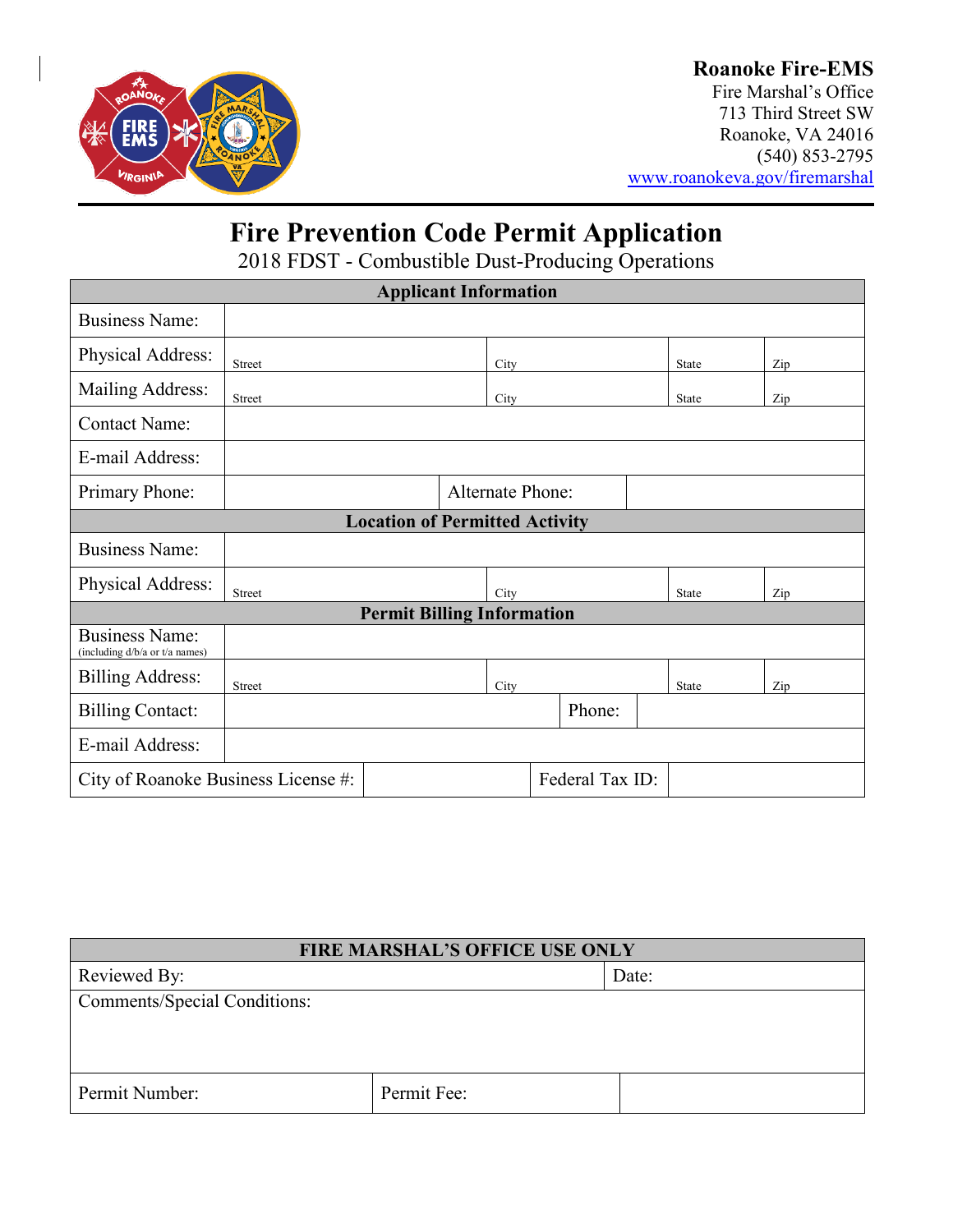| <b>Application Checklist</b> |  |
|------------------------------|--|
|                              |  |

| <b>Application Checklist</b>                                                                                                                                                                        |
|-----------------------------------------------------------------------------------------------------------------------------------------------------------------------------------------------------|
|                                                                                                                                                                                                     |
| Review of this permit application requires all of the following to be included:                                                                                                                     |
| Completed Fire Prevention Code Permit Application                                                                                                                                                   |
| Site Plan/Floor Plan Showing:<br>1. Location of ALL Fire Extinguishers<br>2. Location of ALL Exits and Openings<br>3. Indicate whether or not the building is equipped with a fire sprinkler system |
| Safety Plan                                                                                                                                                                                         |
|                                                                                                                                                                                                     |
| <b>Circumstances of Application/Description of Work</b>                                                                                                                                             |
|                                                                                                                                                                                                     |
|                                                                                                                                                                                                     |
|                                                                                                                                                                                                     |
|                                                                                                                                                                                                     |
|                                                                                                                                                                                                     |
|                                                                                                                                                                                                     |
|                                                                                                                                                                                                     |
|                                                                                                                                                                                                     |
|                                                                                                                                                                                                     |
|                                                                                                                                                                                                     |
|                                                                                                                                                                                                     |
|                                                                                                                                                                                                     |
|                                                                                                                                                                                                     |
|                                                                                                                                                                                                     |
|                                                                                                                                                                                                     |
|                                                                                                                                                                                                     |
|                                                                                                                                                                                                     |
|                                                                                                                                                                                                     |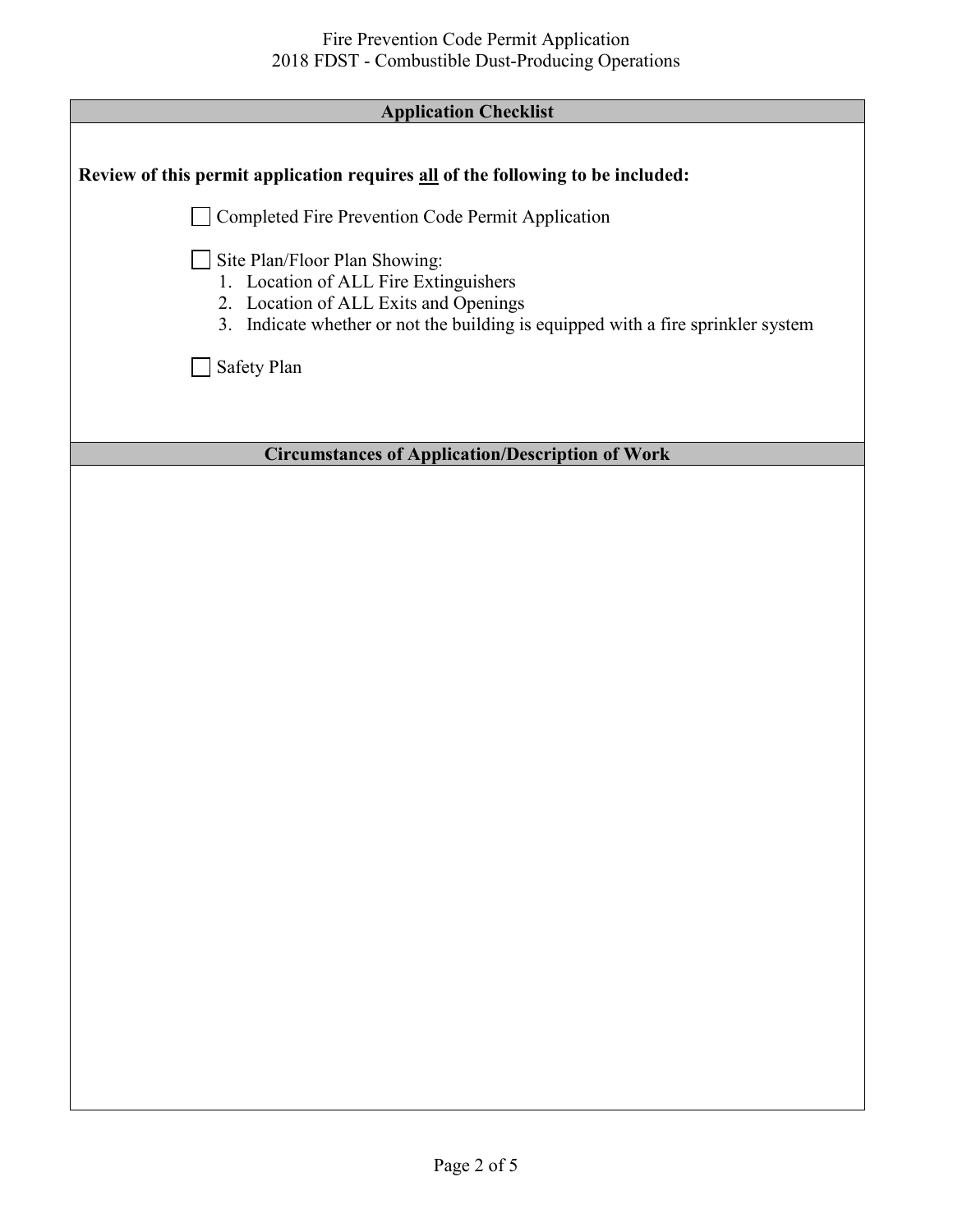#### **Permit General Conditions and Acknowledgements**

The Applicant is required to review the following provisions of the Statewide Fire Prevention Code and its referenced standards. After reviewing each provision, the Applicant must initial each item to acknowledge their review and agreement to comply with the requirement. If the requirement is not applicable to the application, the Applicant is to write N/A in place of their initials.

- Smoking or the use of heating or other devices employing an open flame, or the use of spark producing equipment is prohibited in areas where combustible dust is generated, stored, manufactured, processed or handled.
- Accumulation of combustible dust shall be kept to a minimum in the interior of buildings. Accumulated combustible dust shall be collected by vacuum cleaning or other means that will not place combustible dust into suspension in air. Forced air or similar methods shall not be used to remove dust from surfaces.
- Smoking shall not be permitted nor shall a person smoke, throw or deposit any lighted or smoldering substance in any place where "No Smoking" signs are posted.
- The fire code official is authorized to enforce applicable provisions of the codes and standards to prevent and control dust explosions from the following Explosion Protection Standards:
	- NFPA 61 Standard for the Prevention of Fires and Dust Explosions in Agricultural and Food Processing Facilities.
	- NFPA 69 Standard on Explosion Prevention Systems
	- NFPA 70 National Electrical Code
	- NFPA 85 Boiler and Combustion System Hazards Code
	- NFPA 120 Standard for Fire Prevention and Control in Coal Mines
	- NFPA 484 Standard for Combustible Metals
	- NFPA 654 Standard for Prevention of Fire and Dust Explosions from the Manufacturing, Processing and Handling of Combustible Particulate Solids
	- NFPA 655 Standard for the Prevention of Sulfur Fires and Explosions
	- NFPA 664 Standard for the Prevention of Fires and Explosions in Wood Processing and Woodworking Facilities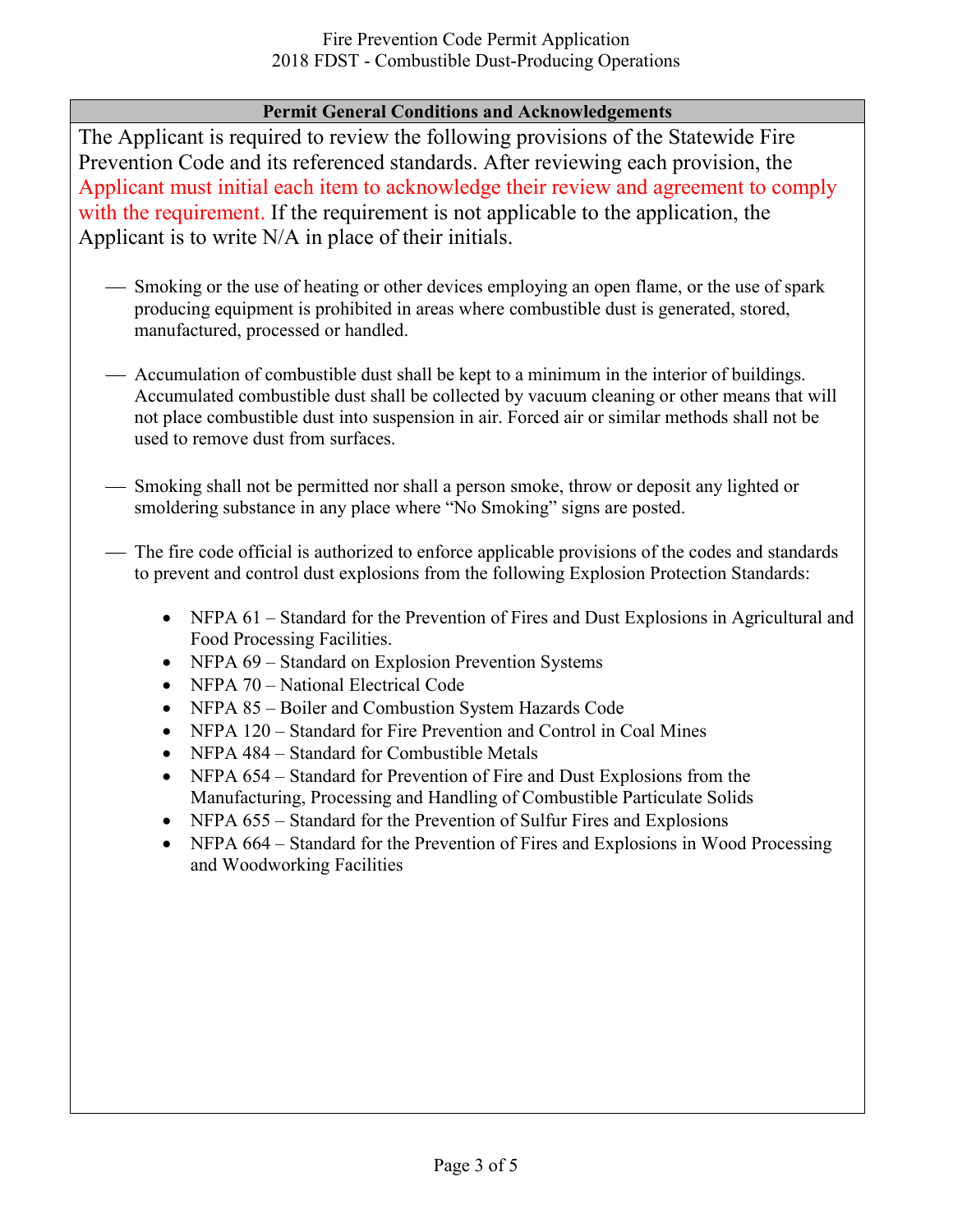#### Fire Prevention Code Permit Application 2018 FDST - Combustible Dust-Producing Operations

#### **Permit Certification**

By my signature below, I hereby certify that I have read and examined this application and that all of the information contained therein is true and correct. Furthermore, I certify that the proposed operations will fully comply with the requirements contained in The Virginia Statewide Fire Prevention Code and any other related laws and /or Codes. I agree to indemnify, save harmless, and defend the City of Roanoke, its agents and employees, from all claims, damages, costs, expenses, and charges, including attorney's fees, which arise out of or by reason of these operations.

I acknowledge that if a permit is issued based on this application, it shall only be valid with in the building, facility, and/or location listed on this application for the specific date(s) and time(s) for which it is issued.

I acknowledge that approval of this application does not constitute permit issuance. Permit issuance does not occur until the completion of an on-site inspection by the Roanoke Fire Marshal's Office.

I acknowledge and understand that any violations of the Virginia Statewide Fire Prevention Code and/or the requirements of this permit may result in immediate permit suspension or revocation.

I agree to indemnify, save harmless, and defend the City of Roanoke, Virginia and its agents and employees from all claims, damages, costs, expenses, and charges, including attorney's fees, which arise out of or by reason of the activities associated with this permit.

| Name:             |       |  |
|-------------------|-------|--|
| <b>Signature:</b> | Date: |  |